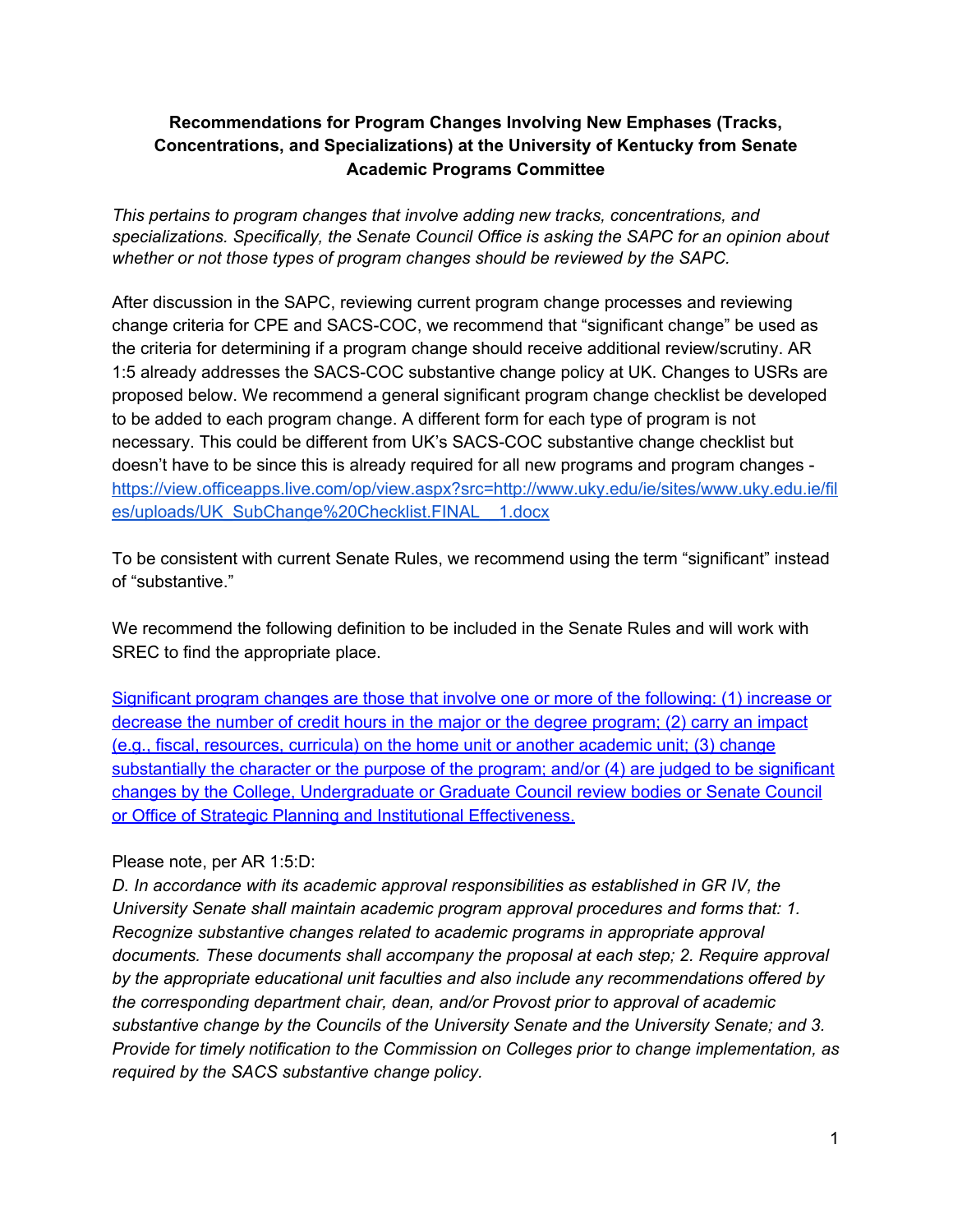Estimated timetable (e.g. Spring 2017) for programs to go through the processes [http://www.uky.edu/ie/sites/www.uky.edu.ie/files/uploads/2017%20Spring%20Semester%20Sub](http://www.uky.edu/ie/sites/www.uky.edu.ie/files/uploads/2017%20Spring%20Semester%20Submission%20Deadlines%20for%20New%20Academic%20Programs.pdf) [mission%20Deadlines%20for%20New%20Academic%20Programs.pdf](http://www.uky.edu/ie/sites/www.uky.edu.ie/files/uploads/2017%20Spring%20Semester%20Submission%20Deadlines%20for%20New%20Academic%20Programs.pdf)

# **1.4.2.2 Senate Admissions and Academic Standards Committee (SAASC)**

The SAASC is charged to examine and recommend to the University Senate changes: in the admission requirements and grading rules; standards for granting academic credit; probation and suspension procedures; and degree and graduation requirements. Basically, the SAASC shall review Sections IV and V of the *Senate Rules* but may consider other related areas. Recommendations by the SAASC on conditions of merit and circumstance for (1) graduation requirements, (2) honors with degrees that are conferred to graduating students (SR 5.4.2.2) and (3) Honorary Degrees conferred to others (SR 5.4.2.3), shall be acted upon by the elected University Faculty Senators, as per KRS 164.240.

## **1.4.2.6 Senate Academic Programs (SAPC)**

The SAPC is charged with recommending action to the Senate on all new academic programs and significant program changes approved by prescribed lower levels of review (SR 3.2.3.B). approved by the Undergraduate Council, the Graduate Council, or the Health Care Colleges Council. Specifically, the SAPC shall review the academic excellence, the need, and the impact, and desirability–and priority of the new academic program in relation to other programs. In approving a new-program, the Committee shall recommend a priority to indicate its importance and the immediacy with which it should be implemented.

The Committee shall function mainly through three permanent subcommittees: Graduate Degree Programs, First Degree Programs (including undergraduate degree programs), and Professional and Pre-professional Degree programs. The appropriate subcommittee shall investigate the proposed new program or significant program change and present its evaluation to the full committee, which shall decide on its recommendation to the Senate. In ascertaining the appropriate subcommittee, and in acting upon the recommendations of the SAPC, it is the policy of the University Senate to adopt and utilize the definitions of the Council on Postsecondary Education that distinguish these different types of degree programs.

## **3.2.3 Procedures to be Used**

- **C. Final University Approval [US: 10/11/99; US: 2/10/03; US: 5/7/2012]**
- **1. Changes to Existing Certificates and Degrees**.